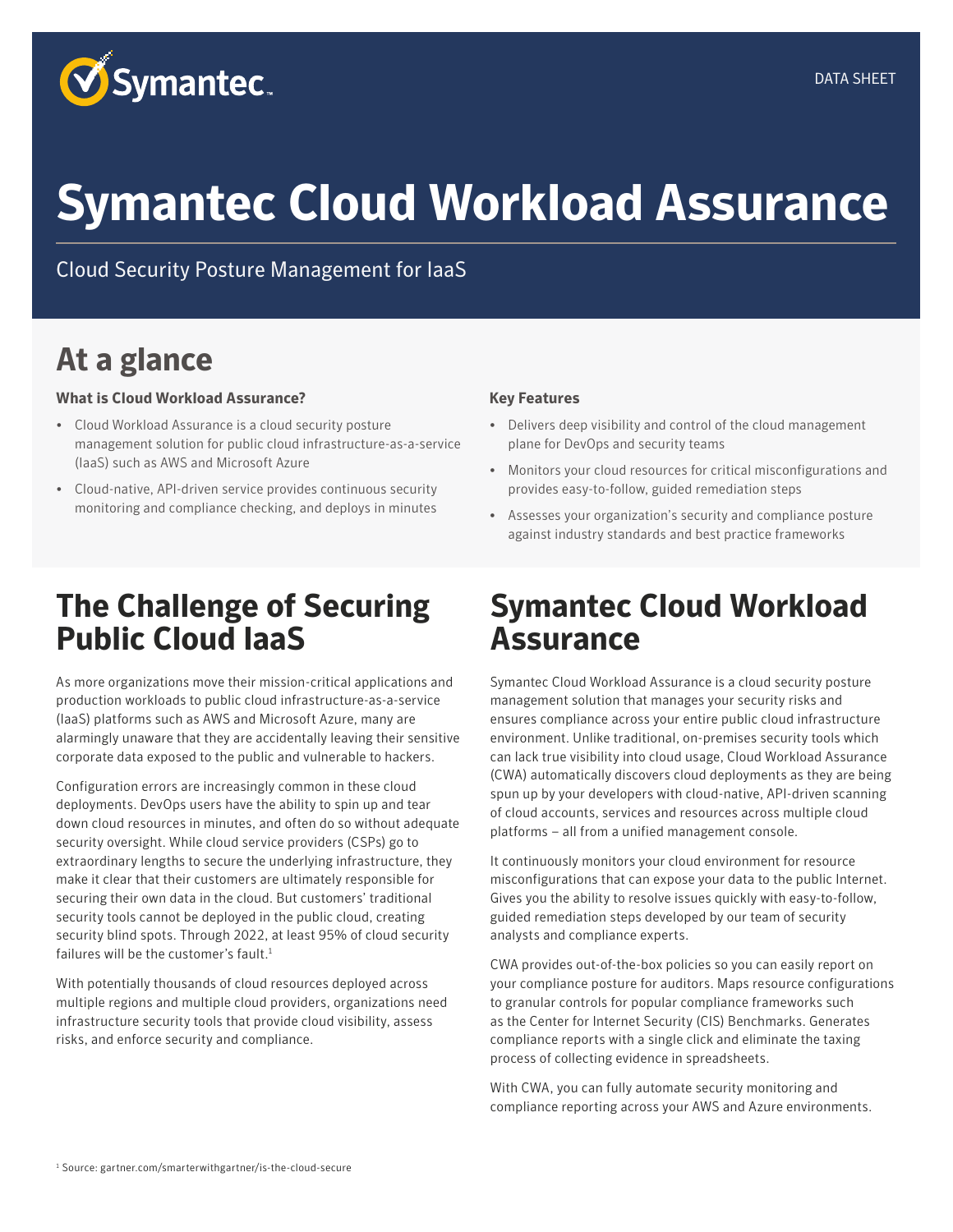

#### **Automatic Discovery**

Gain immediate visibility into security and compliance risks across your cloud IaaS environments. Automatically discover cloud resources that are being spun up by DevOps users outside the purview of IT. Visualize risks with an intuitive view of your resources deployed across all regions, accounts, and services. Understanding your environment enables you to enforce granular security policies and reduce risks.

# **Continuous Monitoring**

Avoid careless configuration errors that can lead to a failed compliance audit or leave your corporate data exposed to the public Internet. Continuously monitor your cloud services for resource misconfigurations and get alerts for high severity issues. For example, when a new cloud instance is launched with a default security group that allows *all* traffic between instances, CWA detects the issue and immediately alerts you to a potential security vulnerability. By automatically scanning your cloud environments on a regularly scheduled basis, you don' t have to worry about manual periodic audits that can leave your organization exposed to cloud risks.

# **Guided Remediation**

Fix security issues fast with easy-to-follow, guided remediation steps developed by our team of security analysts and compliance experts. CWA's compliance checks provide detailed context and prioritization based on severity level so you can resolve failed checks without painstaking effort. In addition, our common cloud security console lets you directly remediate issues with Symantec Cloud Workload Protection and Cloud Workload Protection for Storage.

### **Out-of-the-Box Policies**

Jump start your compliance with pre-built policies and checks that assess your cloud resource configurations against popular compliance frameworks. CWA maps granular control statements to a broad range of government regulations, industry standards and best practice frameworks such as the Center for Internet Security (CIS) Benchmarks and AWS Security Best Practices.

## **Powerful Risk Dashboards**

Get timely and in-depth visibility of security risks across multiple cloud accounts, regions and platforms in a single pane of glass. See detailed information about your risk posture with drill-down dashboards and reports. CWA fetches real-time data from your cloud service providers such as resource configurations and compliance data, and delivers actionable security insights into high criticality vulnerabilities.

## **Compliance Assurance**

Ensure compliance throughout your DevOps lifecycle with continuous monitoring and auditing of your cloud deployments. Get proof of compliance with documented evidence of resources that have passed security checks. Compliance reports are generated with a single click so you can eliminate the taxing process of collecting evidence in spreadsheets.

# **Enterprise Integration**

Break down silos and manage your compliance posture from an integrated cloud security platform. CWA can be seamlessly deployed with Symantec CloudSOC CASB and Symantec Cloud Workload Protection. Gain visibility into your cloud compliance risks from a common console.